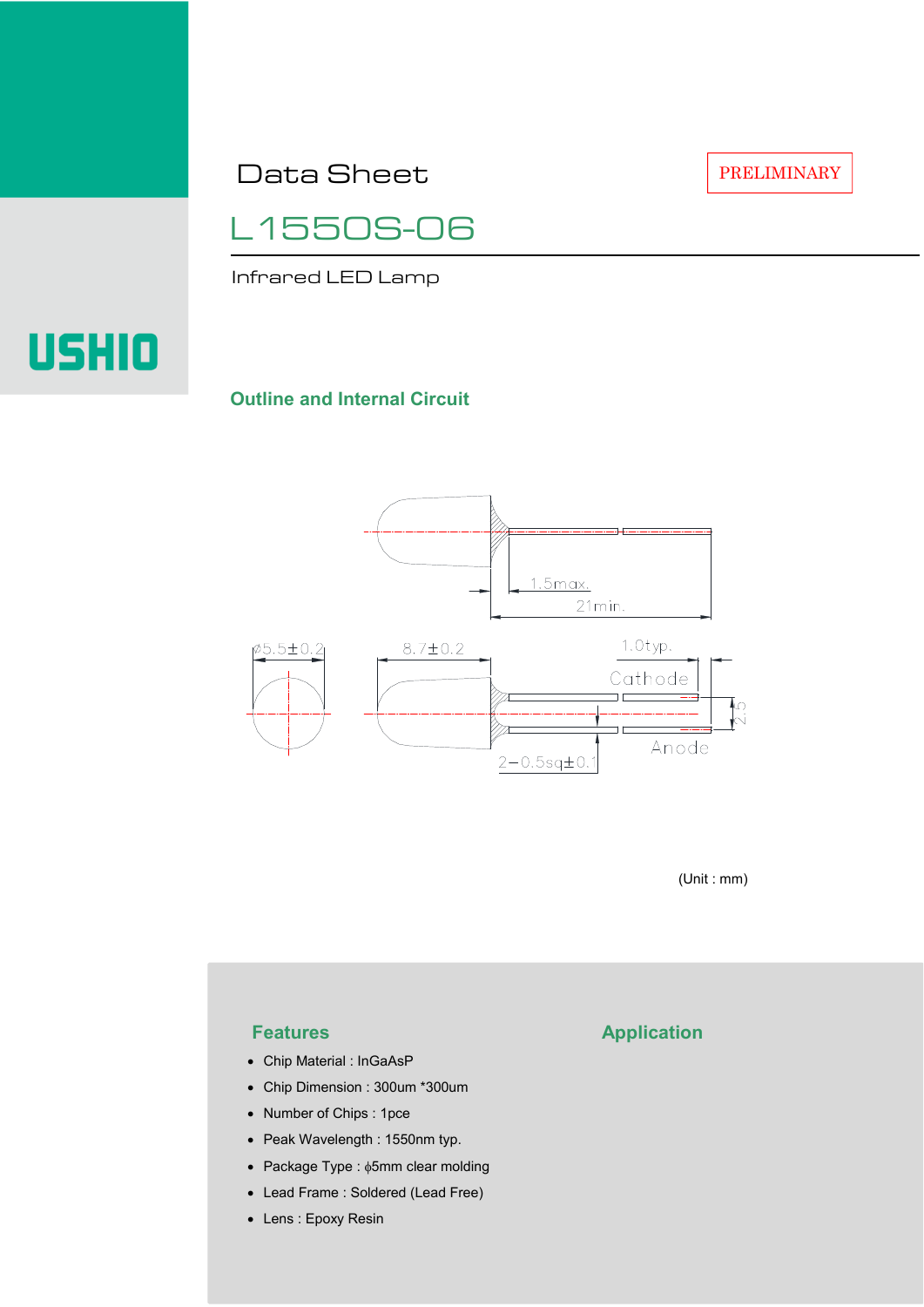

#### **Absolute Maximum Ratings (Tc=25°C)**

| <b>Item</b>                  | <b>Symbol</b> | <b>Ratings</b>  | <b>Unit</b> |
|------------------------------|---------------|-----------------|-------------|
| Power Dissipation            | <b>PD</b>     | 130             | mW          |
| <b>Forward Current</b>       | IF            | 100             | mA          |
| <b>Pulse Forward Current</b> | <b>IFP</b>    | 1000            | mA          |
| Reverse Voltage              | VR.           | $\overline{5}$  | $\vee$      |
| <b>Thermal Resistance</b>    | Rthja         | 250             | K/W         |
| Junction Temperature         | Tj            | 120             | $^{\circ}C$ |
| <b>Operating Temperature</b> | Topr          | $-40 \sim +100$ | $^{\circ}C$ |
| Storage Temperature          | Tstg          | $-40 - +100$    | $^{\circ}C$ |
| <b>Soldering Temperature</b> | <b>TSOL</b>   | 265             | $^{\circ}C$ |

‡Pulse Forward Current condition : Duty 1% and Pulse Width=10us.

‡Soldering condition : Soldering condition must be completed with 3 seconds at 265°C.

### **Optical and Electrical Characteristics (Tc=25°C)**

| <b>Parameter</b>            | <b>Symbol</b>    | <b>Min</b> | <b>Typ</b> | <b>Max</b> | <b>Unit</b> | <b>Test Condition</b> |
|-----------------------------|------------------|------------|------------|------------|-------------|-----------------------|
| Forward Voltage             | <b>VF</b>        |            | 0.9        | 1.3        | $\vee$      | IF=50mA               |
|                             | <b>VFP</b>       |            | 1.7        |            |             | $IFP=1A$              |
| <b>Total Radiated Power</b> | P <sub>O</sub>   |            | 3.8        |            | mW          | $IF=50mA$             |
|                             |                  |            | 21         |            |             | $IFP=1A$              |
| Radiant Intensity           | IE               |            | 110        |            | mW/sr       | $IF=50mA$             |
|                             |                  |            | 600        |            |             | $IFP=1A$              |
| Peak Wavelength             | $\lambda$ p      | 1500       |            | 1600       | nm          | $IF=50mA$             |
| <b>Half Width</b>           | $\Delta \lambda$ |            | 120        |            | nm          | $IF=50mA$             |
| Viewing Half Angle          | $\theta$ 1/2     |            | ±9         |            | deg.        | $IF=50mA$             |
| <b>Rise Time</b>            | tr               |            | 30         |            | ns          | $IF=50mA$             |
| Fall Time                   | tf               |            | 70         |            | ns          | $IF=50mA$             |

‡Radiated Power is measured by G8370-85.

‡Radiant Intensity is measured by Ando Optical Multi Meter AQ2140 & AQ2742.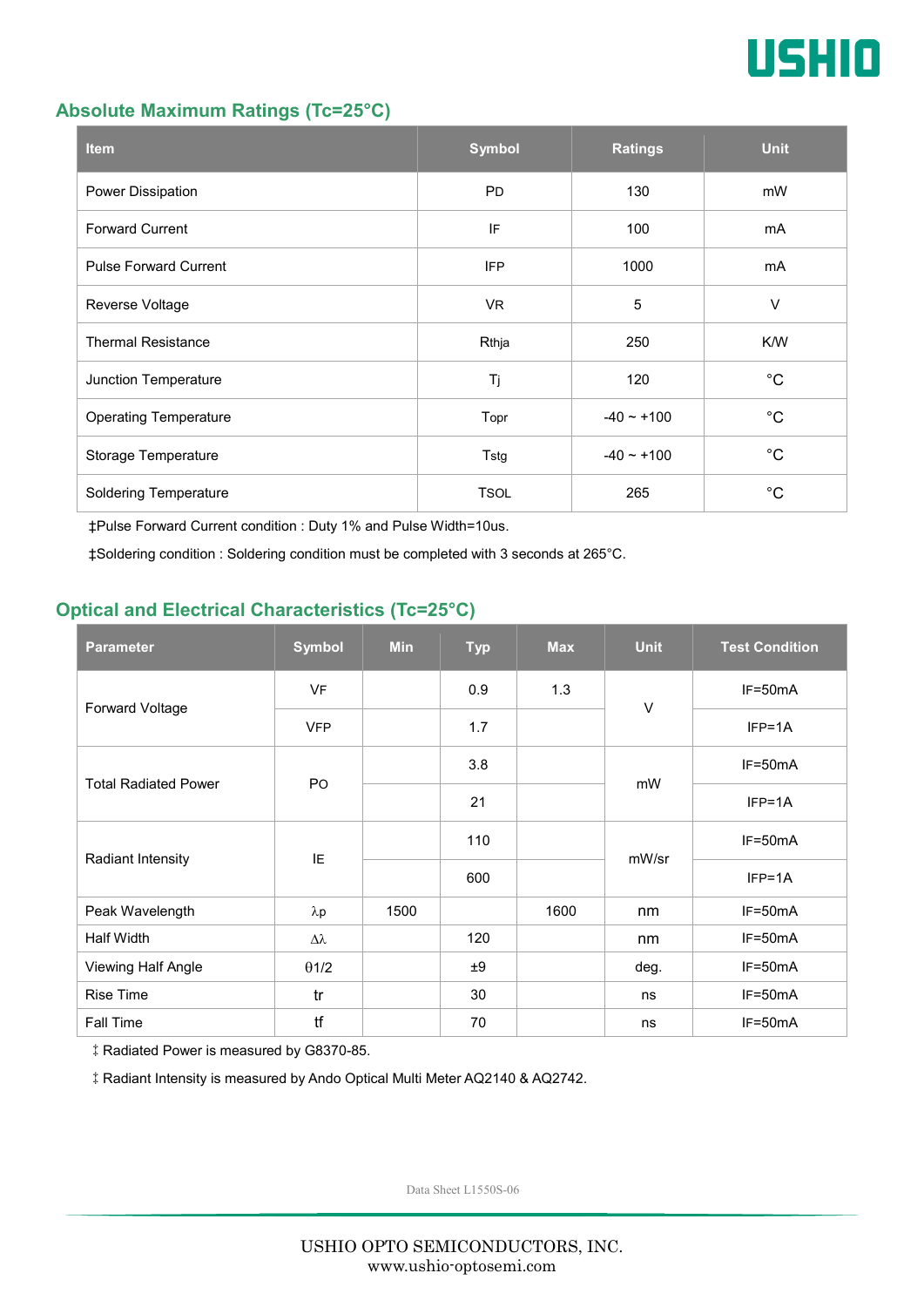

#### **Typical Characteristic Curves**

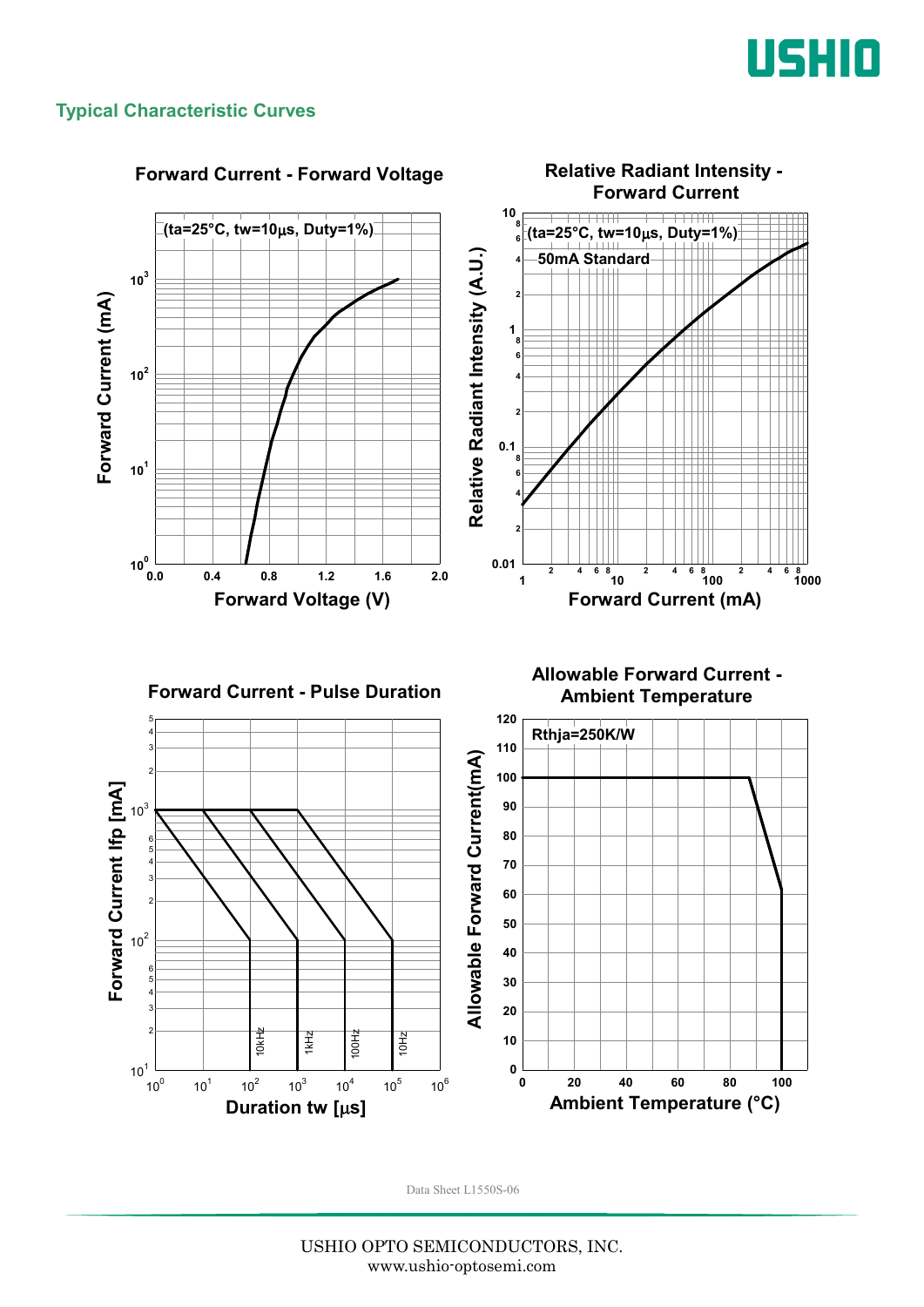



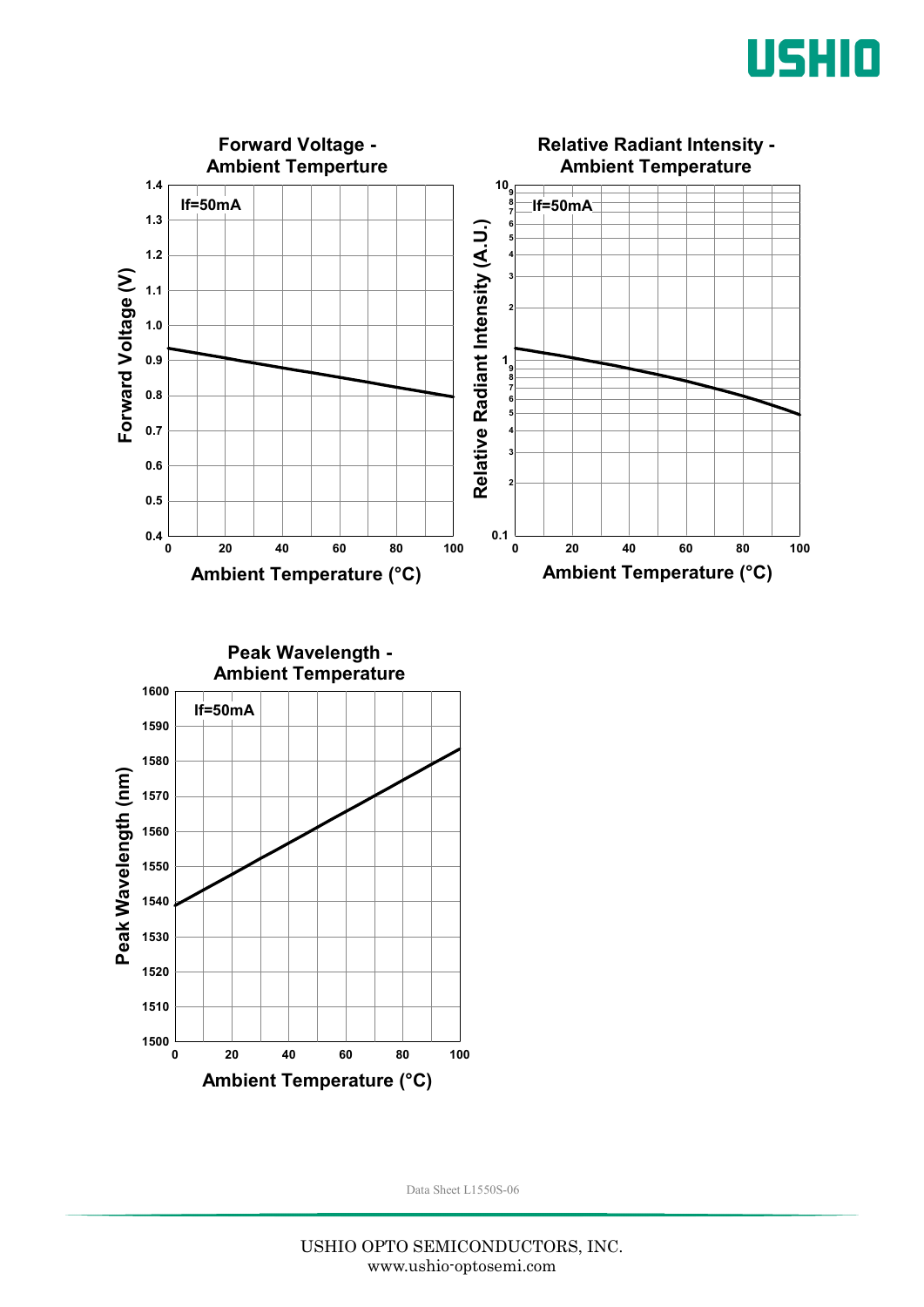